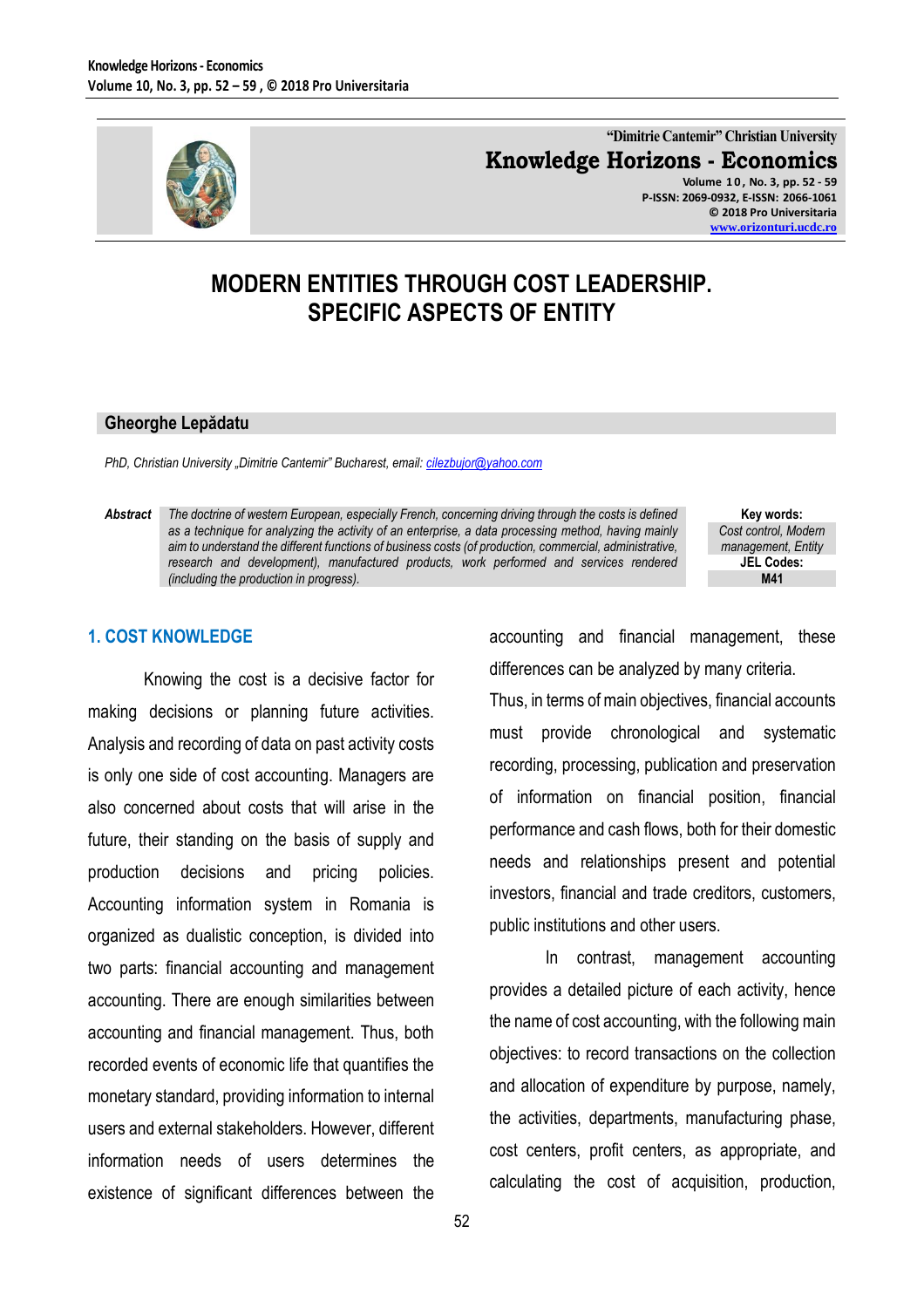processing of incoming goods, produced, executed works, services, production in progress, current assets, etc. of production units, commercial, service, financial and other fields.

In terms of organization and management, financial accounting is highly formalized and binding for all economic entities, is governed both by law and generally accepted principles and international standards and recommendations. It operates only monetary magnitudes. Arranging and conducting of management accounting is also mandatory for all economic entities, but must be adapted to specific business. Along with monetary value, it integrates many sizes needed to be considered quantitative (amount of raw materials, number of hours worked, while operating machinery etc..).

In terms of analytical framework, financial accounting tends to look mainly flows between the economic entity and its outside, i.e. external flows (with its economic environment, social and administrative). Management accounting, however, analyze internal flows in order to determine production costs.

In terms of working mode, unlike financial accounting which is highly formalized and binding for all economic entities, management accounting is organized on principles and bases of each entity. Since it is targeted primarily to internal control, any normalization of management accounting would amount to a restriction, which means that information provided is not exhaustive.

However, there is a consensus that it involves accounting techniques and procedures for collecting and reporting financial data, those concerning the production and the marketing to meet management information needs. Institute of Management Accountants (IMA) defines management accounting as "the process of identifying, measuring, collecting, analyzing, processing, interpretation and transmission of financial information (and non), used for carrying out the functions of management planning , evaluation and control in the enterprise and to ensure proper use and highlighting its resources".

In Western European accounting doctrine, especially the French, management accounting is defined as a technical analysis of business activity, a way of processing data that financial accounting has provided, having essentially the following objectives:

- knowledge costs of undertaking different functions (production, commercial, administrative, research and development), manufactured products, work performed and services (including production in progress)
- determining assessment bases of certain assets ( stocks and production assets) from own production, recorded in financial accounts "production cost" (term strictly defined and limited to certain specific matters);
- analysis results by comparing costs with revenues;
- development of expenditure and revenue forecasts mainly through the preparation of budgets;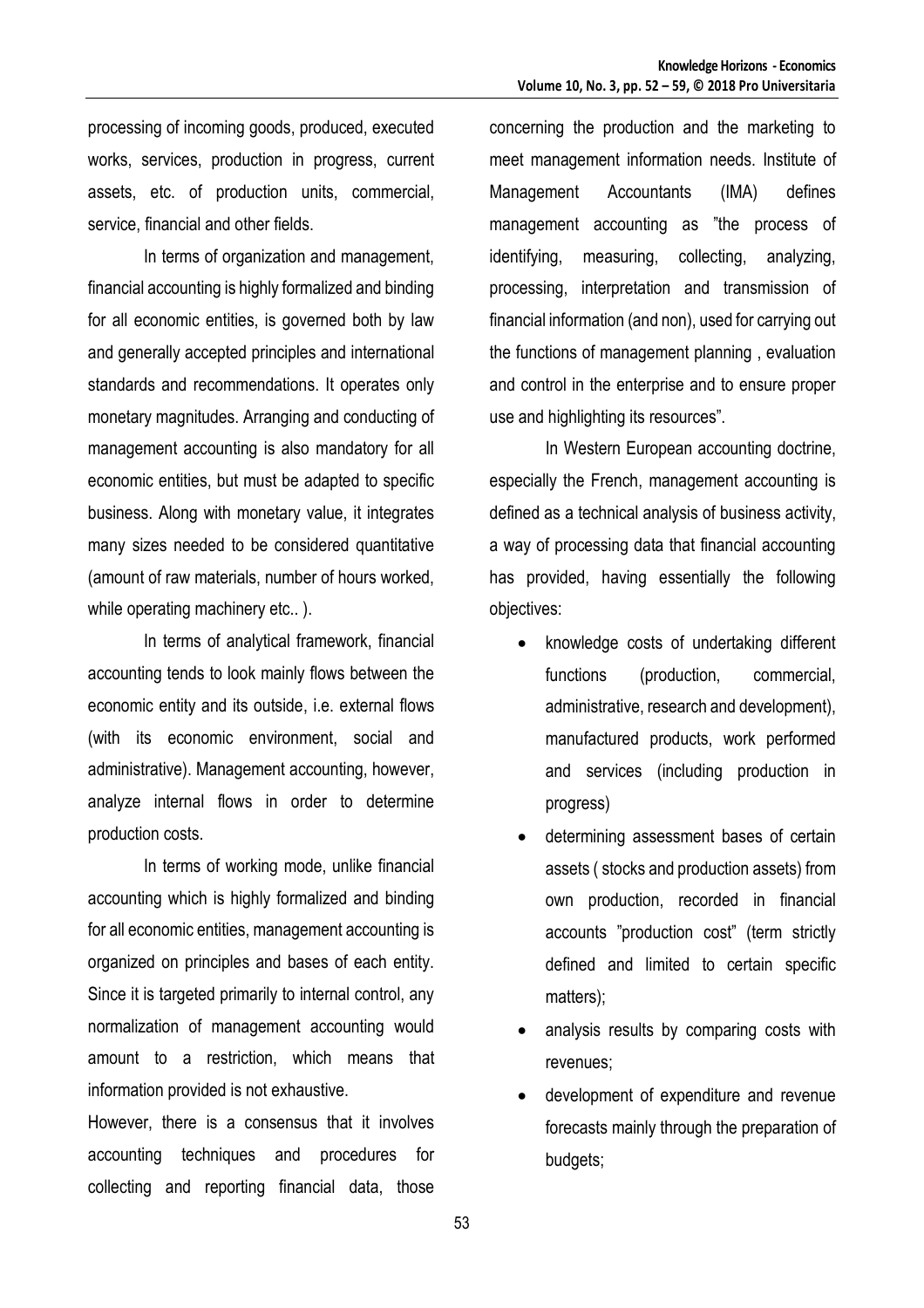calculating deviations from predictions in order to obtain management indicators, which would explain their.

#### **2. COST CONTROL MANAGEMENT**

Management accounting is a step towards a full management control. Defined as an information system, management control will be effective only if its processing results are consistent with the objectives and user needs. Management control system should provide decision relevant information, tailored to specific management problems. Management control should be seen, therefore, as a true check on the best management and the control - penalty. In that light can be regarded as management accounting as a tool of management control. Each of the five objectives of management accounting involves appropriate decisions, as seen in the table below:

| <b>Objectives of management accounting</b>                                                                                 | <b>Decisions and actions</b>                                   |
|----------------------------------------------------------------------------------------------------------------------------|----------------------------------------------------------------|
| 1. Knowledge of costs::<br>1. the functions of the company<br>the goods, works and services<br>2.<br>3. by sectors         | in order to provide a "traditional" basis<br>Ξ<br>for decision |
| 2. Assessment of balance sheet items:<br>stocks;<br>1.<br>2.<br>property.                                                  | in order to "sincerely" evaluate<br>Ξ<br>some balance items    |
| 3. Analyze of the results<br>the functions of the company<br>the goods, works and services<br>by sectors                   | to define priorities and establish<br>Ξ<br>responsibilities    |
| 4. Forecast setting<br>the functions of the company<br>$1_{\cdot}$<br>the goods, works and services<br>2.<br>3. by sectors | assessment and planning objectives<br>Ξ                        |
| 5. Calculation of differences:<br>by costs<br>by turnover<br>by volume<br>by yield                                         | in order to engage economic actions<br>Ξ                       |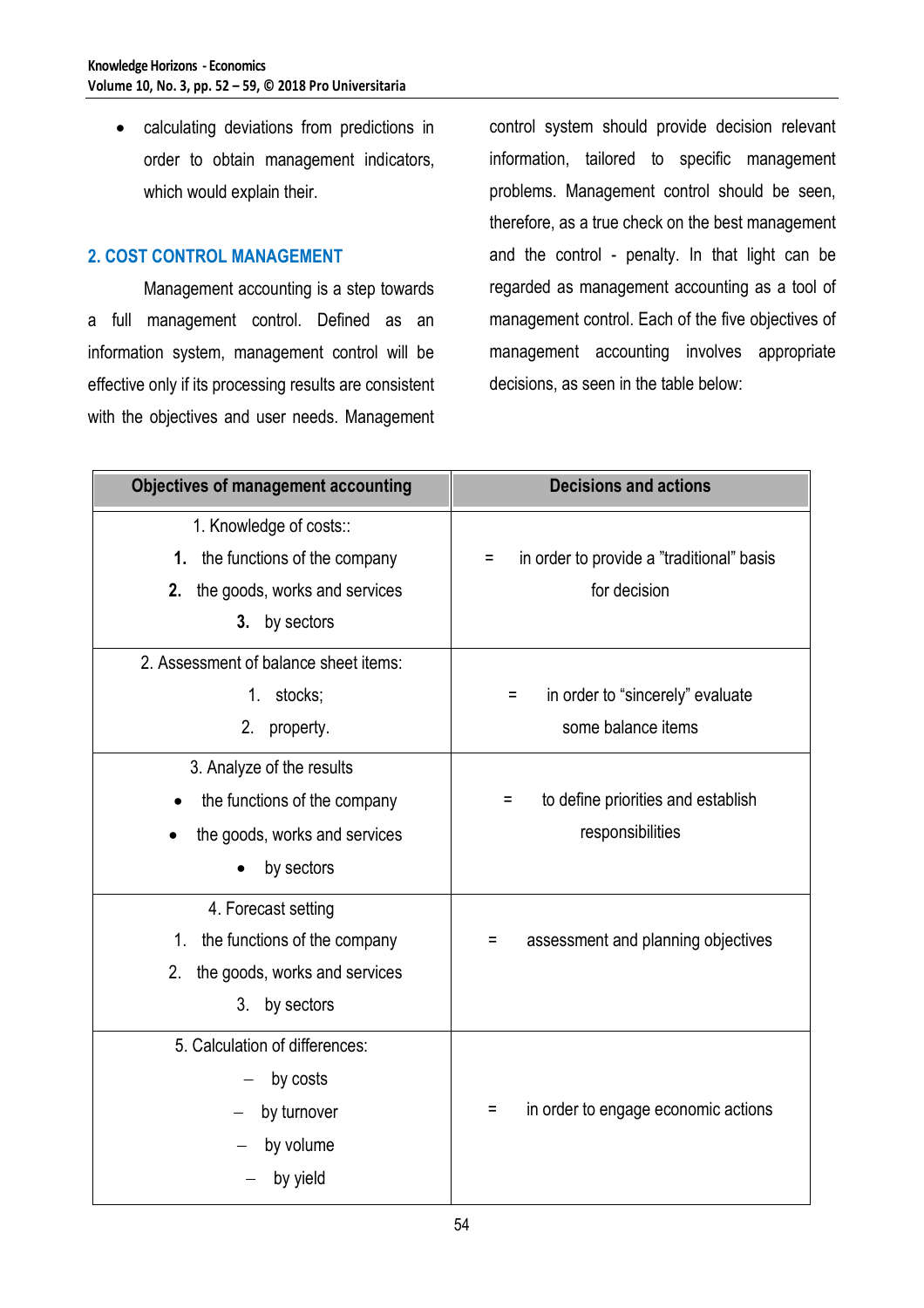In line with this concept, according to legislative regulations in our country, management accounting of each economic entity is organized according to the specific needs of business and, having as main objectives the following:

- recording operations on the collection and distribution of spending on destinations, respectv, on activities, departments, manufacturing phases, cost centers, profit centers, as appropriate;
- calculation of cost of acquisition, production, processing of incoming goods, produced, executed works, services, production in progress, assets being etc. of production units, commercial, service, financial and other industries.

# **3. ARRANGING AND CONDUCTING OF**

**BOOKKEEPING,** showing particular interest to managers of property units, should allow mainly control inputs in order to obtain goods, works and services quality with reasonable cost.

According to Article 10 paragraph (1) of the Accounting Law No. 82/1991, republished, organization and management responsibility for management accounting, adapted to work, belong to the administrator or other legal entities who manage the unit.

Depending on the fundamental objectives of management accounting, its organizational structures splits as follows:

- to determine production costs of goods, works and services performed;
- to determine results and profitability;
- budgeting business organization,
- management control organization

To highlight the features of each structure, the administrator (or other entity that must manage the unit) should establish internal procedures for the organization and conduct of management accounting.

Management accounting is organized:

- either using specific accounts,
- either by developing accounts in financial accounting,
- either with its own operational and technical records.

In this regard, it raises a number of issues, including:

 $\triangleright$  specifying bodies performing work of management accounting, calling one of the following ways:

• unbundling of the costing analysis and fundamentation of the decisions.

> Thus, the work costing can be performed either in a separate section called "backcalculation", subordinated to the economic director or the financial accounting department, while the before-calculation and development budgets on kinds of activities are carried out by the department of development

• costing concentration in a single functional department, known as the "costs, prices and economic analysis".

 $\triangleright$  choice of the analytical method to organization of the production costs and costing and development budgets, which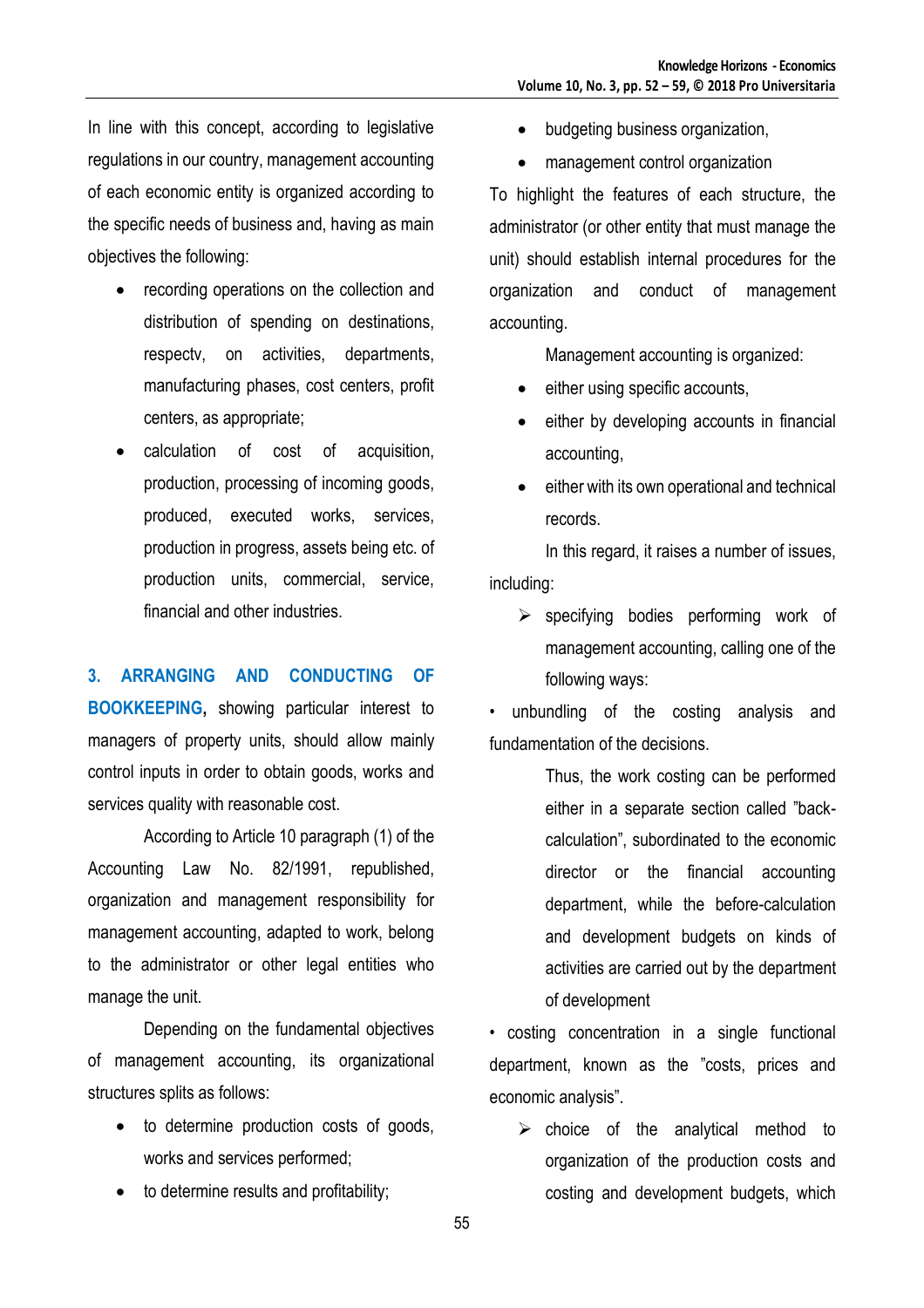corresponds to the best management company,

 $\triangleright$  specifying periods of execution for the computer works and budget costs, a matter which concerns especially their execution time in order to make decisions on future work.

The modern theory and practice of management accounting have outlined two general approaches to its organization, namely:

a) Integralist conception involves keeping management accounting and financial accounting, called integrated management accounting. In this case, expense accounts (class 6) and income (class 7) of the financial accounting enter into direct correspondence with the accounts used in management accounting.

Thus, the accounts of  $6<sup>th</sup>$  class "expense accounts" and  $7<sup>th</sup>$  "revenue accounts" gradually leads. Expenses and income are both defined and classified according to their economic nature and by purpose (i.e. computer items, if costs).

To record direct costs, the correlation is established between the flow accounts for costs of management accounting and credit accounts in financial accounting operating costs, while for indirect expenses, the correlation is determined by flow analysis centers accounts of management accounting.

To receive the revenue, the correlation is established between the flow of financial accounts, income accounts and credit accounts analytical results of management accounting.

The integralist conception can take two forms, namely:

- Extended version of financial accounting, where the management accounting records follow those of financial accounting. In this case, there are not used accounts of group 90 "Internal Settlement". In the  $6<sup>th</sup>$  class accounts "expenditure accounts" and 7th class "Accounts Revenue" will be recorded expenses, respectively revenues, according to their economic nature. In the 9<sup>th</sup> class accounts (group 92 "Computer Accounts" and 93 "production cost") the expenses and the income shall be taken according to their destination. Thus, accounts of Class 6 and 7 leads.
	- Variant "kernel" in which the accounts of 6<sup>th</sup> class "expense accounts" and 7<sup>th</sup> "income accounts" are put into service only at the end of the take over expenditure and revenue management, grouped according to their destination, entering into correspondence with 92 credit group accounts "computer accounts", and group 93 "production cost". Do not use group accounts 90 "Internal Settlement".

On a more careful research reveals a number of shortcomings, namely:

 it is relatively difficult to practice it in "classic" conditions, (pencil and paper) and does not facilitate the division of labor;

 make the trial balance, expenditure accounts and income don't have the final balances, which are already resulting as determine the costs and results;

56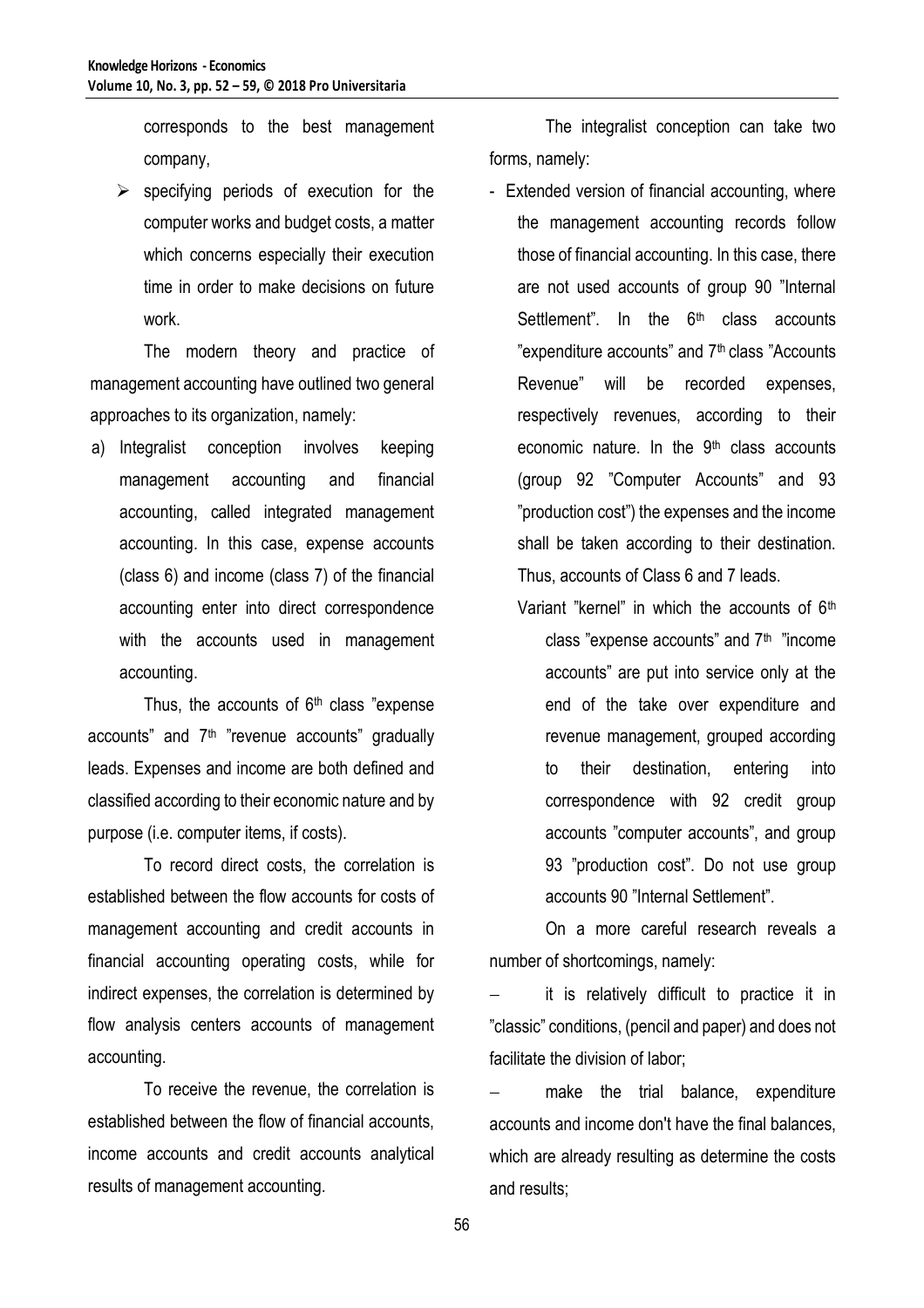do not give results directly in profit or loss. With the accounts of  $6^{\text{th}}~$  class "expense accounts" and 7<sup>th</sup> "income accounts" do not fall in direct correlation with the income, profit or loss can not be calculated only by a process extra-accounting (retrieval, grouping and comparing costs and income for the period).

b) The dualistic concept involves organization of management accounting in a circuit completely independent from the financial accounting. Hence the name of self-management accounting. In this case, all costs and revenues of an economic entity are recorded, as to their economic nature, only the accounts of financial accounting (in  $6<sup>th</sup>$  and  $7<sup>th</sup>$  class accounts). On the other hand, management accounting expenses are recorded only incorporated in costs and revenues that form turnover, using only the accounts of class 9<sup>th</sup> "account management".

Records management with accounts may be made in two ways, namely:

• Typically, using traditional accounting items;

• using double entry tables that: pass line accounts payable, accounts receivable column pass. Compared with accounting article, this model is more suggestive and accessible to the technical services specialists.

The connection between financial accounting and management accounting is done by using so-called "mirror or reflection accounts" group 90 "Internal Settlement". Autonomous management accounting, although it is a cumbersome and expensive procedure, however, can provide cross-

checks controls, thus reducing risk of errors. Such a way of organizing and conducting the management accounting rules and regulations can be found in our country.

In the literature are mentioned other concepts of organization and management of management accounting, such as:

 collection and settlement records involves using situations or records according to their destination, namely the distribution and settlement expenditure on production obtained. Accuracy of data contained in these records are checked against the "square control" of rows and columns. Also, subtotals and totals in these tables (records) that reflect the collection and settlement management accounting data recorded must be identical to those recorded in the accounts of 6<sup>th</sup> classes' expense accounts and  $7<sup>th</sup>$  "income accounts" of financial accounting.

 Multiple coding involves using two or more encodings, different criteria for the same items of expenditure and revenue. This would take into account both the objectives of financial accounting and management accounting of the."Balance mirror or reflection" would not find useful, so the procedure would be easier.

Organization of management accounting in an entity can be done in several stages, namely:

 determining objectives of the scheme and cost estimates;

 definition and analysis centers of the bases for allocating indirect costs,

cost structure analysis to calculate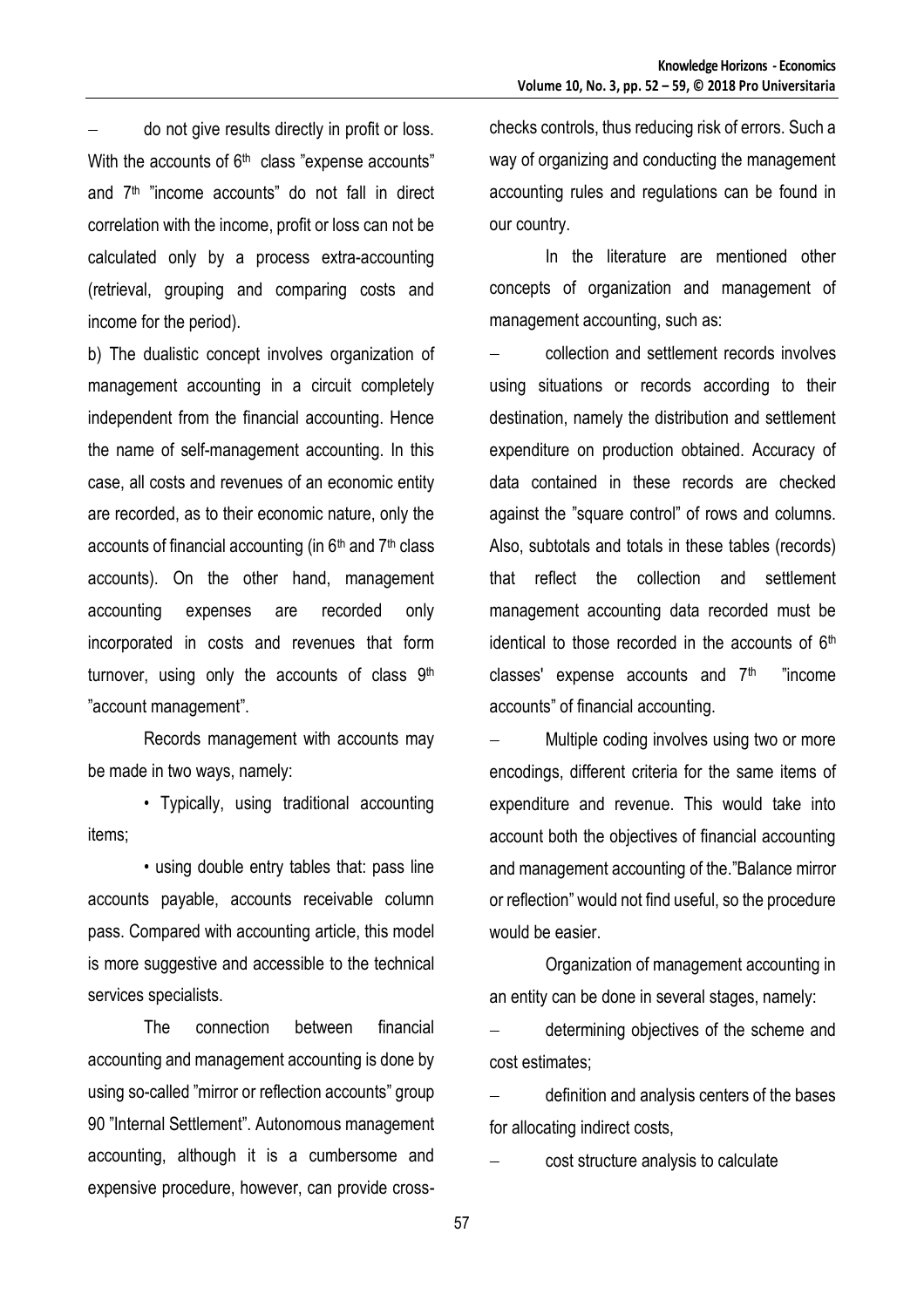This work must be carried out in a logical and operational way but over a greater management period, given the possible overlap of the centers of responsibility over the analysis, in order to exercise effective management control.

Manager must, therefore, to establish three basic objectives of management accounting, namely:

 costing various supplies, works and services entity. This calculation should allow pricing of sales, a management priority in the forecast;

 valuation of stocks. This operation allows costs to products stored knowledge to be represented in the balance sheet management control

 introduction of the management control by providing a "picture board" in which the manager wants to find indicators on key points of management, other than return the unit, namely:

 tracking financial expenditures and possibly to the general administration;

 lack of commercial dynamism direction due to poor sharing ;

quality of fleet maintenance.

#### **4. CONCLUSIONS**

The result of this presentation is that entity's performance largely depend on the quality of activities, such as maintenance or management of machinery equipment, and to a lesser extent the manufacturing problems effectively.

In the second stage (definition of analysis centers and bases for allocating indirect costs) must be defined the centers of analysis, distinguishing

between structural and operational centers. Also, allocation bases used should be the most representative category of expenditure to be included in cost of production achieved.

Each cost structure analysis involves calculation of the correct delineation of expenditure both embeddable and precise determination of the cost structure for each product or service work.

Management accounting is oriented, increasingly more, toward research of a consistent process integration in automated data processing system, to computerized accounting. From the perspective of an advanced market economy, management accounting should provide information to permit making the best decisions by manager.

Among these information, we note the following:

- information on cost of goods, works, services, legal persons engaged in manufacturing, service and cost of goods sold for legal persons engaged in trade;
- underlying information based budgeting and control of the operation,
- financial analysis information necessary to substantiate managerial decisions on internal business management,
- other information required to achieve an efficient management.

This information provided by management accounting can be used at different levels, both within the entity and outside it, for example, to launch a new product or create a new activity, to abandon an activity or a product to select